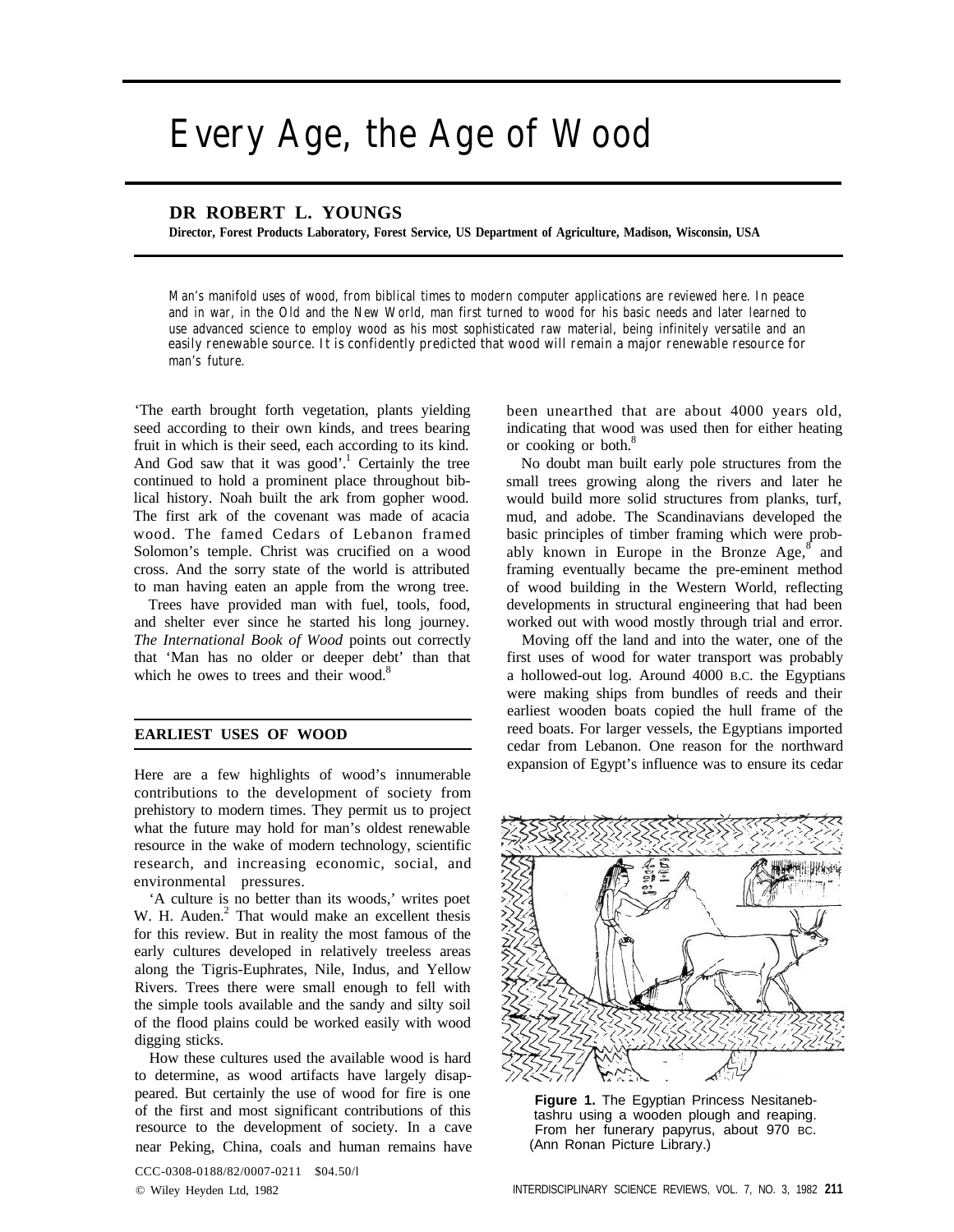

**Figure 2.** Noah supervising the building of his wooden Ark. From: Hartmann Schedel *Liber chronicarum mundi (Nuremberg Chronicle)*  Nuremberg (1493). (Ann Ronan Picture Library.)

supply. Records show that the Egyptian shipbuilder could use wood on a grand scale. Queen Hatshepsut's barge, built in 1500 B.C. to transport granite obelisks from Aswan to Thebes, had a displacement of some 7500 tons, and 30 oar-powered tugs were needed to tow it. $8$ 

#### **WOOD IN GREECE AND ROME**

Thanks to Theophrastus, a pupil of Aristotle, we know what was available for shipbuilding in Ancient Greece. He writes: 'The ship-building woods are silver fir, fir, and cedar. Silver fir is used for lightness; for merchant ships, fir is used because of its resistance to rot. In Syria and Phoenicia, cedar is used because of the lack of fir.'<sup>8</sup>

Technological improvement in land transport was slower than that of water transport. From 7000 B.C. onward, wood sledges were used for heavy loads such as stones, and archeologists reason that the massive stones in the great monument at Stonehenge, UK, must have been moved on sledges placed on rollers, which may have inspired the discovery of the wheel. But we still have no record of when and where the wheel was invented, though surely the first axle was made of wood.

Another significant contribution of wood to the ancient world was for war devices. Examples include the catapult, which enabled a man to attack his enemy from a safe distance, the battering ram and scaling ladder, the tortoise, and the siege tower. Although the choice of materials for these purposes was quite limited, the properties of wood made it eminently suitable. High strength and low weight were highly valued characteristics of wood then, just as they are today. These siege engines were integral to the expansion of both Greek and Roman civilizations and of the science, technology and philosophy that developed under the tutelage of the great thinkers and teachers of the times.

Ancient man was using wood to conquer his world as well as build it and explore it. Then some unknown woodman in Ancient Greece invented a primitive wooden lathe, and man found himself on the threshhold of the age of machines. When he entered that age, he would find ways to make wood work for him to unprecedented degrees. From the basic concept of the lathe and the ability to shape wood to circular symmetry developed new concepts of both materials use and machine development.

## **EUROPEAN WOOD-AND-WATER TECHNOLOGY**

The historian Lewis Mumford divides the machine age of the last 1000 years into three phases. The first, between the 10th and 18th centuries, is a waterand-wood complex he calls the eotechnic phase. The second is described as a coal-and-iron *paleotechnic*  phase. And the third is the electricity-and-alloy *neotechnic* phase.<sup>10</sup>

Wood was the paramount material of the eotechnic phase. It was used for buildings, tools, machines, windmills, watermills, carts, brooms, buckets, shoes, cradles, beds, and beer barrels. One hundred years after the printing press was invented, it was still made of wood. In fact, most of the key machines and inventions necessary to universalize the machine were first developed in wood and promoted during this period.



**DR ROBERT L. YOUNGS** has served as Director of the US Forest Service's Products Laboratory, Madison, Wisconsin, since 1975. From 1951 to 1966 Dr Youngs served as wood technologist, as Project Leader, and as Chief of the Division of Solid Wood Products Research for the Forest Products Laboratory. In 1967 he was named Director of the Division of Forest Products and Engineering Research at the Forest Service headquarters office Washington, DC. In 1972 he became Associate Deputy Chief for Research at the Washington, DC, office and he served there until he was appointed Director of the Forest Products Laboratory. He is the author of numerous publications for the Forest Service in scientific and trade journals on physical and mechanical properties of wood, on nondestructive testing of wood and on forest products utilization.

Address: Forest Products Laboratory, P.O. Box 5130, Madison, Wisconsin 53705, USA.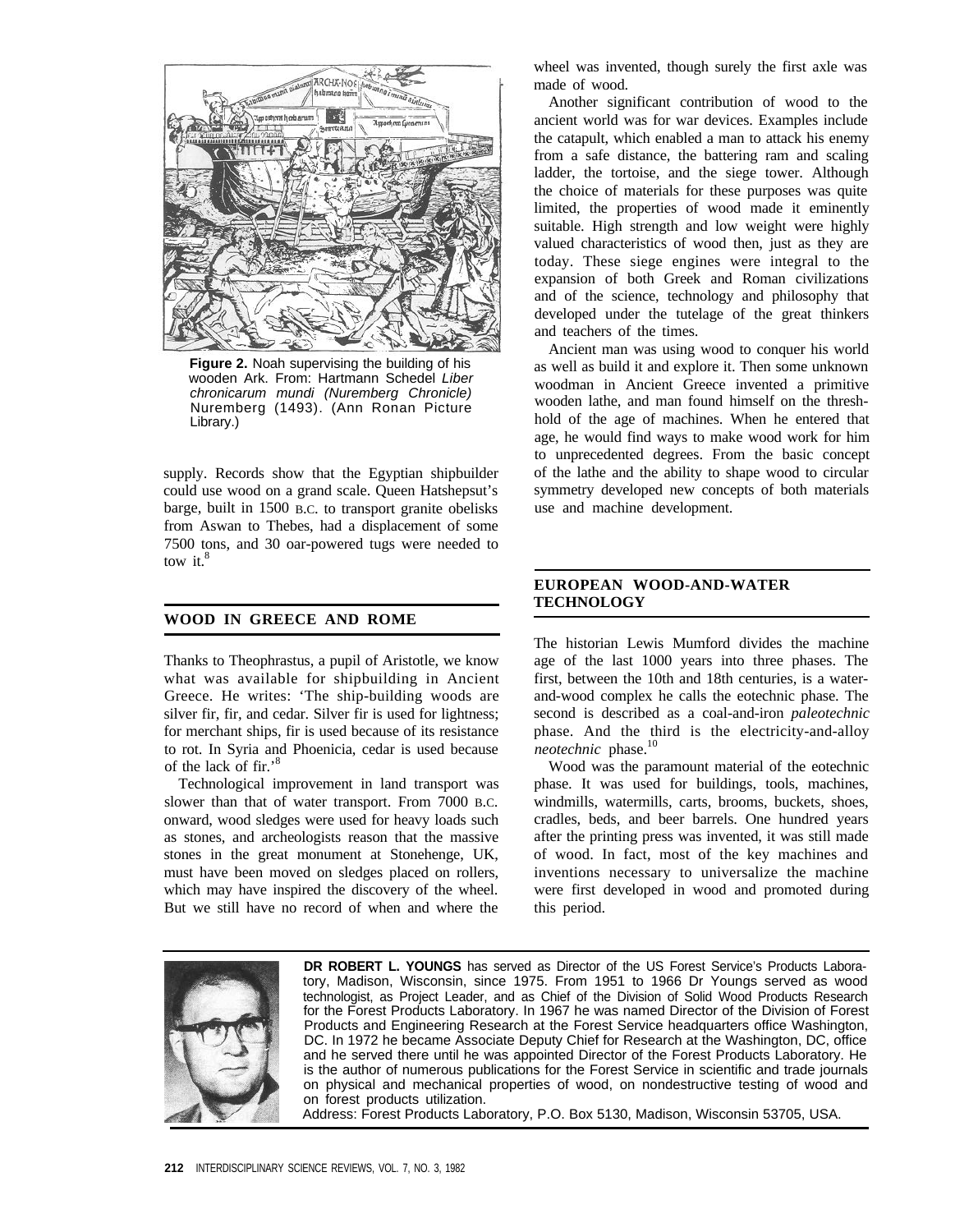

**Figure 3.** Wooden macro-engineering in the 16th century. Agricola in his *De re metallica,*  Basle (1556), produced the first mining technology work and here illustrated is a reversible hoist for raising ore from a shaft. The operator, *0,* in his hut, *N,* through levers *C* and *D* can regulate the water flow, *B,* to fall on wheel *E* or *F,* thus rotating it in either direction. The leather bucket *M* can thus be raised or lowered. (Ann Ronan Picture Library.)

Mumford stated, 'Had it not been for the demand of metal coins, armor, cannons, and cannonballs during this period, the need for metal would have been relatively insignificant.' In all operations of industry, wood played a predominant part. The full significance of this early use of wood for materials and machines cannot be appreciated without noting its effect on society. For example, wood for paper and printing presses changed the course of human history as it then became possible to store accumulated knowledge, making it available to more people, who could build on it through additional research and development. Paper and printing presses spurred the advance of science and technology to the industrial revolution, an implication far beyond the obvious materials which these inventions made possible.

The 'eotechnic phase' produced many other great mechanical achievements with far-reaching social implications. Alongside these achievements it left a rich legacy of great cities, great buildings, cultivated landscapes, and beautiful paintings.

In Europe the water-and-wood phase reached a high plateau around the 16th century with the work of Leonardo da Vinci and his talented contemporaries.10 At about this time, the availability of timber diminished, particularly in the UK. The scarcity was caused by the expansion of agriculture, the increasing use of wood as a structural material and fuel, and from growing demands of the smelting furnaces. To smelt one cannon took several tons of wood.

By the 17th century, Europeans were turning to coal for the domestic hearth, and when the secret of smelting metal with coal was discovered, coal became the unique basis for industrial technology until late in the 19th century.

# **AMERICA'S WOODEN EXTRAVAGANZA**

In early 19th century America, a seemingly inexhaustible supply of timber existed. The technology here was geared to exploiting the use of all natural resources to make up for the scarcity in capital and labor.

But the technological advances of the 19th century, along with the increasing population, would have a major impact on American forests. Railroads, telegraph lines, charcoal-fueled steel mills, and other industries were consuming immense quantities of wood. The Civil War made a heavy demand, too. One gun factory alone used 28 000 walnut trees for gunstocks. During the latter half of the 19th century, the volume of lumber produced each year rose from 4 thousand million board feet to about 35 thousand million<sup>6</sup>

As with many other industries of this time, lumbering was a highly competitive business. Quick profits were the name of the game. This encouraged careless and extravagantly wasteful harvesting and manufacturing methods. The visible devastation that resulted encouraged a new concern for America's forests. Theories were published that purported to prove that the fall of ancient empires, radical changes of climate, and the spread of epidemics could be attributed to deforestation.

But America's wood-and-water phase reached its own plateau around 1850, about 200 years after that phase had peaked in Europe. Our heads were turned by European technology that was now based on the coal-and-iron complex. Some of our traditional uses of wood -for fuel, pavement, sailing ships, charcoal, and iron smelting - were taken over by coal, steel, and stone. However, demand for timber was maintained as many new uses of wood, for paper, plywood, telegraph and telephone poles, railroad ties, and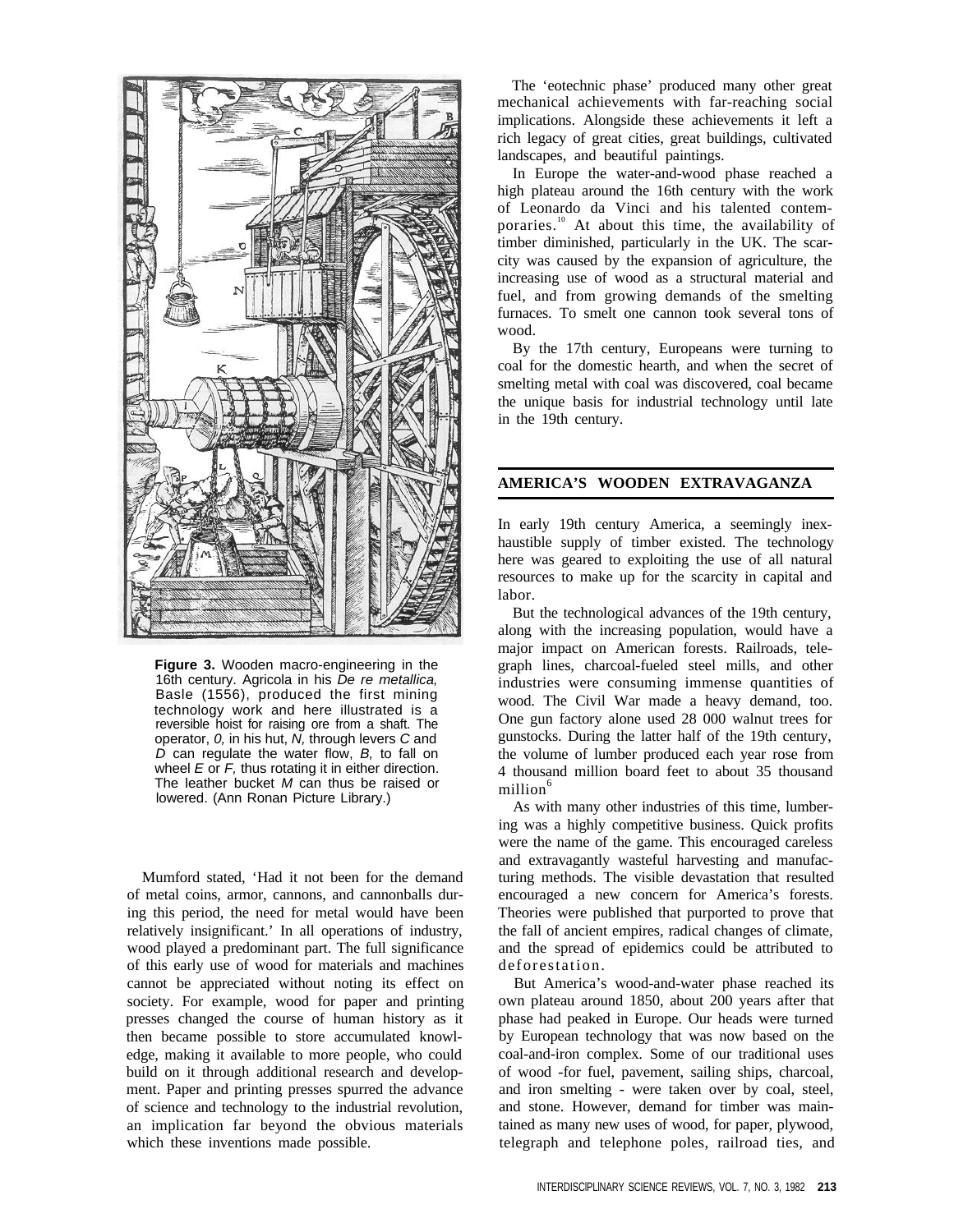

**Figure 4.** The Master's Masterpiece: the violin called *Le Messie* made by Antonio Stradivari (1664-1737) at Cremona in 1716. Made partly from maple wood, still today the preferred material, it is with its almost unworn varnish and its carving in pristine condition, the centre piece of the Hill Collection of Musical Instruments at the Ashmolean Museum, Oxford with whose kind permission it is here illustrated. Its length is 593 mm, its greatest width 213 mm and its depth varies from 29 to 32 mm; it was last played in 1891. Its complete history from 1716 is fully documented and it acquired its name, *The Messiah,* from the fact that one of its owners, Luigi Tarisio, always talked about it but would never show it to any other collector. Delphin Alard is credited with the sardonic exclamation: *'Ah, ca, votre violon est donc comme le Messie ; on l' attend toujours, et il ne parait jamais.'* See: David D. Boyden *Catalogue of the Hill Collection,*  Ashmolean Museum, Oxford (1969).

chemicals entered the picture. The selection from among competing materials was based partly on cost and availability and partly on properties and performance. It is also noteworthy that such a range of choices coincided with the rapid mechanization and increasing technical complexity of our society. Nevertheless, in the late 19th century the use of wood products had begun to level off. For the time being, most of the country stopped worrying about a timber scarcity. Coal was abundant and iron and steel could be manufactured.

The most significant decline in wood products use since then has been in fuel wood. One hundred years ago the USA consumed 4 exajoules of energy a year, and 3 were provided by wood. Today we use 75-80 exajoules, and only 1.6 is provided by wood. Lumber production statistics estimate 35 thousand million board feet were produced around the turn of the century, while 50 years later that number had increased by only 2 thousand million.<sup>6</sup>

#### **THE BEGINNINGS OF WOOD SCIENCE**

Note that so far I have not mentioned research. Up to the latter part of the 19th century no appreciable systematic research on wood occurred - no research of the type we now call wood science. Wood had been used by early experimenters to make instruments and other research equipment, and early engineers had used it as a construction material and a material with which to work out engineering problems and designs. Methods for pulping wood to make paper had been worked out by the paper industry, too.<sup>14</sup> Further, both cotton and wood had been used by chemists as a source of cellulose for man-made fibers. This led to the 1892 Cross and Bevan patent on *viscose* and Stearn and Topham's subsequent work on spinning this into filaments that were known as *viscose rayon.* At about the same time Schutzenberger and then Cross and Bevan worked out cellulose acetate reactions with solvents that led to the ability to produce that compound as both film and fiber. These advances provided a base for the subsequent technology of nylon and established the principles by which countless numbers and kinds of linear high polymers can be synthesized.<sup>3,9</sup>

The carriage business provided an early milestone for a new era of wood research. In 1889 the Carriage Builders Association was concerned about the scarcity of northern oak, a species long preferred for their craft. The builders wondered if southern oak, in plentiful supply, possessed the same desirable characteristics as the northern species. The Division of Forestry of the US Department of Agriculture stepped in to help solve the problem. Its research confirmed that suitable material could be obtained from the South as well as the North.<sup>11</sup>

This incident was an important step toward comprehensive wood research as we know it today. From 1890 to 1910, small amounts of money were appropriated by the Division of Forestry to universities for wood research. Studies of the mechanical properties of wood were begun, along with wood preservation and wood drying studies. Naval stores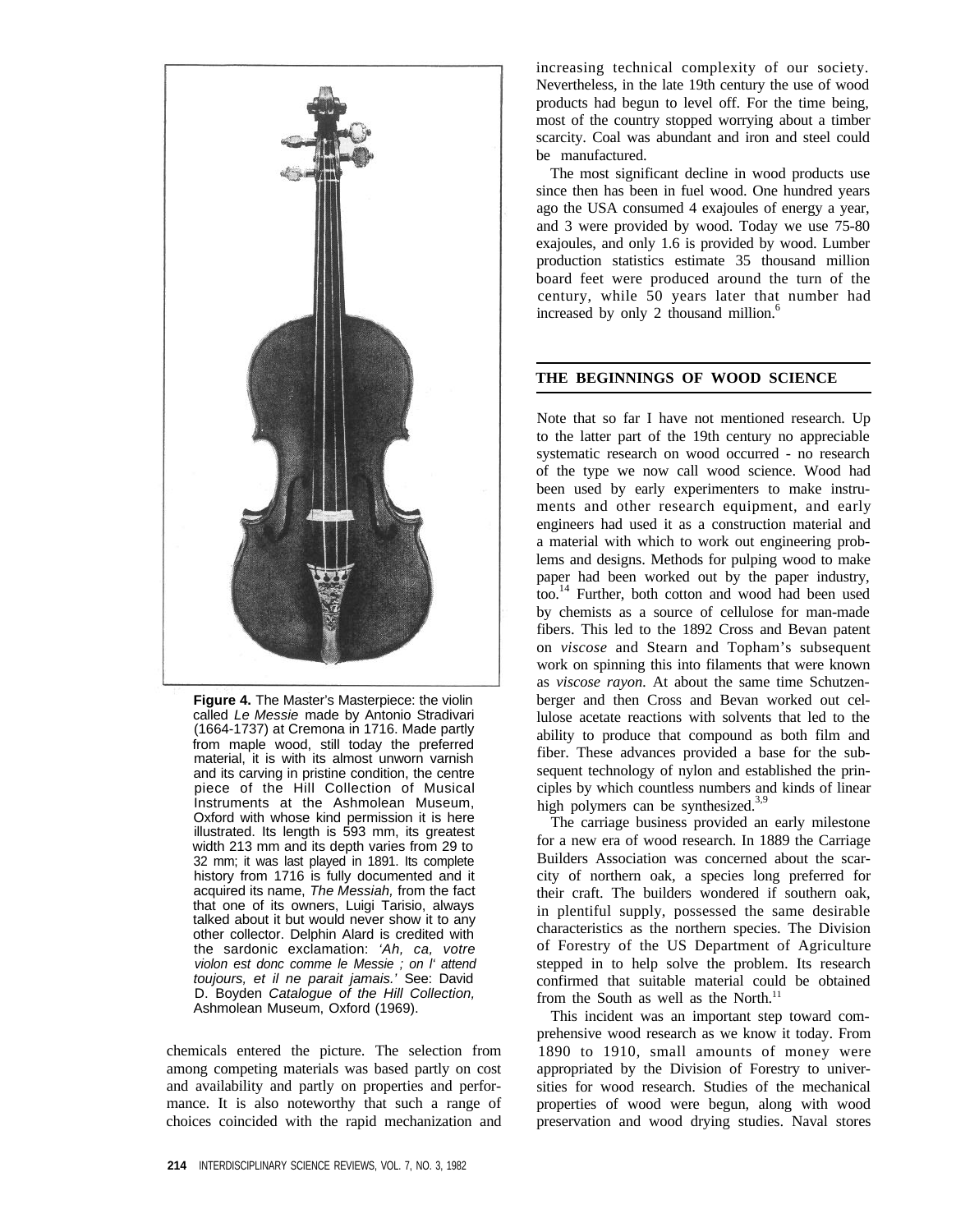

Figure 5. One of the first machines for continuous paper making, from wood pulp at left to cut sheets at right, was produced by Bertram and illustrated in Le Figuier's *Les Merveilles de I'lndustrie* in 1870. (Ann Ronan Picture Library.)

research was started in the South. A small experimental pulp mill was erected in Boston, and wood chemistry and wood preservation were also studied there in a small way.

#### **THE FIRST FOREST PRODUCTS LABORATORY**

Then in 1910 the Division of Forestry, in cooperation with the University of Wisconsin, established the world's first comprehensive forest products-laboratory in Madison, Wisconsin, to centralize the federally sponsored wood science efforts in the country. The birth of a full-fledged wood research laboratory could not have happened much earlier. The leaps and bounds science had taken in the 19th century provided the necessary foundation for such a laboratory. Each of the major branches of experimental science made such great progress then that in retrospect its earlier state seemed rudimentary. Scientists would call this century the Golden Age.<sup>4</sup>

But even more vital to the development of wood science was the extensive knowledge of wood that already existed. Credit goes to the woodman, of all ages and all cultures. His trial and error method for discovering which wood was best for his needs produced a storehouse of practical knowledge on the properties of various species, and his use of wood for building dams, locks, mills, bridges, wheels, levers, and rollers laid the groundwork for comprehensive engineering.

So the woodman's legacy was invaluable to wood science, which was beginning to make some real progress in the early 20th century. Research on wood drying led to the first of a number of patents granted on the humidity-regulated dry kiln. Dry kilns were rapidly accepted in lumber manufacture to accelerate and control the long and expensive process of drying lumber.

## **TIMBER MECHANICS**

Timber mechanics studies were also underway, with the object of providing a full array of systematic, standardized engineering data about American wood species. From this work emerged a system of grading rules, working stresses, and design specifications that provided a scientific basis for use of wood as a structural material. During World War I, wood scientists began pulping research on a variety of species not then used for paper, notably the southern pines and hardwoods. A process using these species was demonstrated in 1931, and the first southern newsprint mill using it was opened in 1949.<sup>7</sup>

During World War II, wood research covered the whole gamut of possible wartime uses of wood: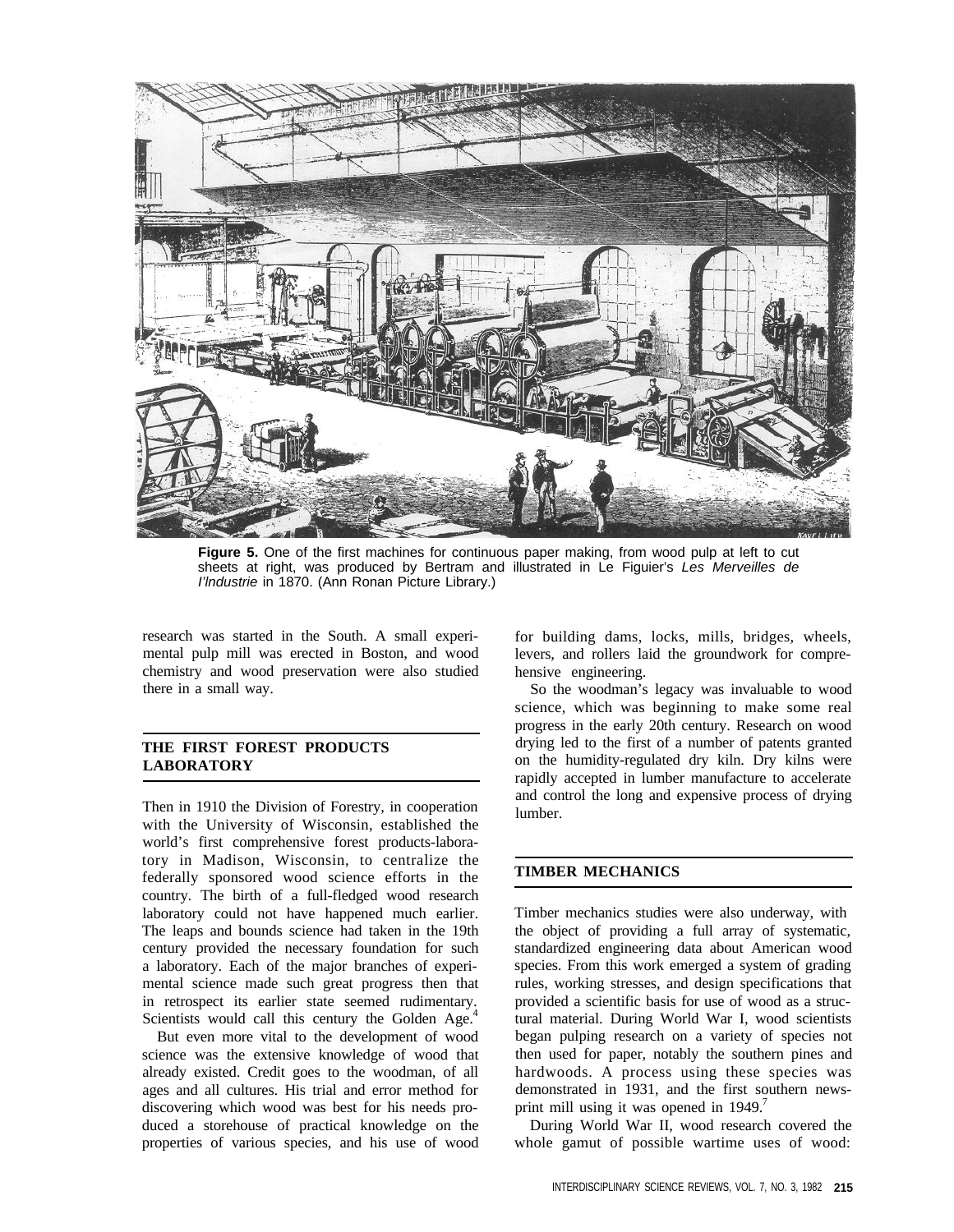

**Figure 6.** During World War II (1939-1945) many US Army training camps were entirely constructed from wooden huts.

airplanes, boats, structures, containers, paper, and adhesives durable in all kinds of weather. After the war, research led to the application of these new inventions in civilian life.

Man was now into what Lewis Mumford calls the electricity-and-alloy or neotechnic phase of his technical development. The importance of timber products declined, on a relative scale, as the importance of minerals increased, due in part to abundant low cost energy in the form of coal and then petroleum. It is worth noting, however, that tonnage of timber products produced in the USA then exceeded that of all metals and plastics combined, just as it does today. So, while timber declined in relative importance and public awareness, it remained the major product of American manufacture.

# **WOOD AS RENEWABLE RESOURCE**

Today low cost and accessible energy can no longer be taken for granted. We are back to a point where many people, including materials scientists and engineers, are beginning to appreciate the need for renewable resources like wood. This appreciation is heightened and fed by the fact that the USA finds itself blessed with a timber inventory that is increasing each year. Unfortunately, much of this is not of the large clear sixes and high quality to which we are accustomed.

No doubt the rising demands of a growing population will make wood even more attractive. Glesinger stated that 'there exists an enormous pool of interchangeable materials for an almost infinite variety of uses and in this pool wood has always been and remains a major element essentially on account of three characteristics: it is versatile, which makes it an almost universal raw material; it is renewable, in

contrast with minerals threatened by exhaustion, and it offers almost unsuspected possibilities of expansion'.<sup>5</sup>

On the other hand, the past abundance of timber and the dispersion of the industry have worked against advances in technology for the efficient production, conversion, and use of wood products. Fortunately, and despite its relatively recent origin as a recognized field of study, wood science has had an appreciable effect on wood technology as well as science in general. The study of wood chemistry has contributed to our understanding of the principal components of wood - cellulose and lignin - and their reactions. Early research on hydrolysis of cellulose was prompted by fuel needs in World War I, but contributed much to our knowledge of this form of chemical reaction. Similarly, research on nitrocellulose was prompted by the needs for explosives. Accompanying studies of saccharification and fermentation are contributing much to our scientific knowledge in those areas. Engineering studies of wood as an orthotropic material contributed strongly to the concept of sandwich construction, now commonly used in aircraft design, as well as to the early development of glass-fiber-reinforced plastics in the 1950s and 1960s.

#### **NEW APPLICATIONS AND USES FOR WOOD SCIENCE**

Today wood science is seeking options for more effective management and use of the timber resource. The goal is increased dependence on wood, wood fiber, and wood chemicals to meet human needs. Are we successful? An overview of our progress in the major wood research areas will help answer that question. In the pulp and paper industry, research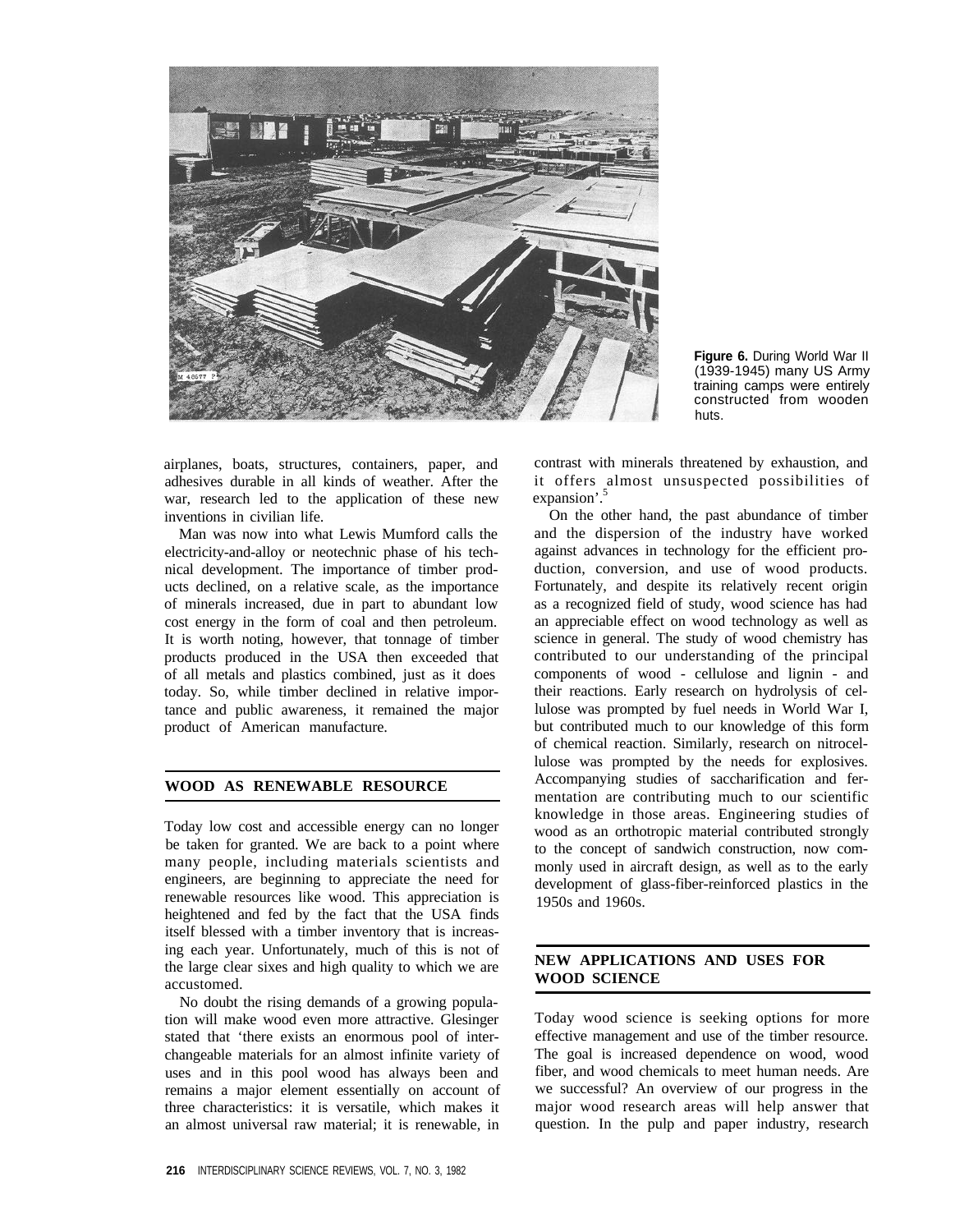confronts two obstacles: first, the existing technology was established when fuel costs were low and environmental restrictions negligible; and second, the increasing demand for paper is putting strong pressure on supplies of softwood needed for building and other traditional demands, as well as for paper.

Just recently wood scientists developed and pilottested a new press drying concept that enables manufacture of stronger paper from 100% hardwood pulp than is currently being made from softwood. Strong paper from hardwood had not been a realistic option until the press dryer was invented. The new process conserves energy in pulping and papermaking. It also opens new opportunities for the abundant supply of low quality, low value hardwoods in many eastern forests to be transformed into strong papers for containers and other engineered products.

A second area of research focus is panel products. They are one of the fastest growing uses of wood in the forest products industry. The problem here is the rising cost of petroleum and the effect this has on the price of adhesives, which accounts for a large part of the cost of panel products. Intensive research is under way to find adhesives which set more rapidly at lower temperatures and have other characteristics that can lower the cost of the gluing process.

Development of adhesive technology is a key to using low grade material to make high grade product for both structural and decorative uses. An example is a recently developed flakeboard product made from hardwood trees of little marketable value. The flakeboard is engineered so that it can perform at least as well as any commercial roof decking now in use, again broadening options to use renewable materials for major structural applications.

Lumber is another research focus. When timber was plentiful and cheap, lumber was produced on simple equipment. But our resource has changed: the timber is small, it has more defects, and the composition of forests is shifting toward less desirable hardwoods. In addition competition with other materials has substantially increased.

Research can retard or reverse the trend away from lumber by providing options to reduce its processing costs, improve the yield, and improve the quality. This is being achieved to a remarkable degree with computer control of sawing processes. Automated systems, particularly those involving defect detection and machine grading, offer much promise, too.

Another big area where research can help us extend our timber supply is in the use of wood as an engineering material. Improved information on wood properties, coupled with advances in wood design and fastenings, is providing a substantial base for developing more efficient ways to use wood in construction.

An outstanding example is the truss-frame system of housing construction. It uses the truss principle to greatly increase efficiency of wood framing methods. At the same time, engineers and architects need to know what the wood scientist is discovering about the properties of wood. The Heritage Workshop Series, sponsored in recent years by the US Forest Products Laboratory, offers a forum where the wood scientist can communicate this knowledge, as well as distribute educational materials to engineering professors and students.

## **WOOD FOR FUEL AND CHEMICALS**

Yet another research focus is on use of wood for fuel, which still plays a big part in man's existence. Today about half of the world's annual wood harvest is burned for those same products primitive man valued from his wood fire -heat and light. But much of this is in the less developed countries. In most developed countries, use of wood for fuel peaked in the last century. But with the energy situation as it is today, even developed countries are turning to wood for fuel. It is renewable, relatively cheap, low in ash content and negligible in sulfur content.

On the other hand, wood is bulky, has less than half the heat of combustion of fuel oil, and in its green state is heavy to ship. Furthermore the cost of a wood-burning system may be three to four times that of a gas-burning installation because of fuel storage, handling, and air quality control systems. These drawbacks have kindled interest in production of liquid and gaseous fuels from wood. Much research is devoted to improving existing technology and devising new approaches, but such fuels are still expensive compared with petroleumbased fuels.

Finally, closely related to the conversion of wood to liquid or gaseous fuel is the use of the chemical storehouse that is wood to produce a wide range of *silvichemicals.* Research has shown how to produce useful products from cellulosic polymers, wood and bark extractives, oleoresins, and pulping liquors. Many processes of these types already form the basis of chemical production on a commercial scale. But the potential to use wood as a chemical feedstock is much greater than has so far been realized. Whole wood can be gasified, liquefied, or pyrolyzed in ways comparable with those used for coal to yield a wide variety of chemicals. Cellulose, as a glucose polymer, can be hydrolyzed to monomeric glucose by acid or enzymes, and the glucose then fermented to ethanol. The ethanol can be used as a fuel or as a source of other important chemicals such as ethylene or butadiene.

As an alternative, use of glucose as substrate for fermentation would make possible production of antibiotics, vitamins, and enzymes. Hemicelluloses can easily be converted to simple sugars which can be used to produce either ethanol or furfural, a potential raw material for nylon or other synthetics.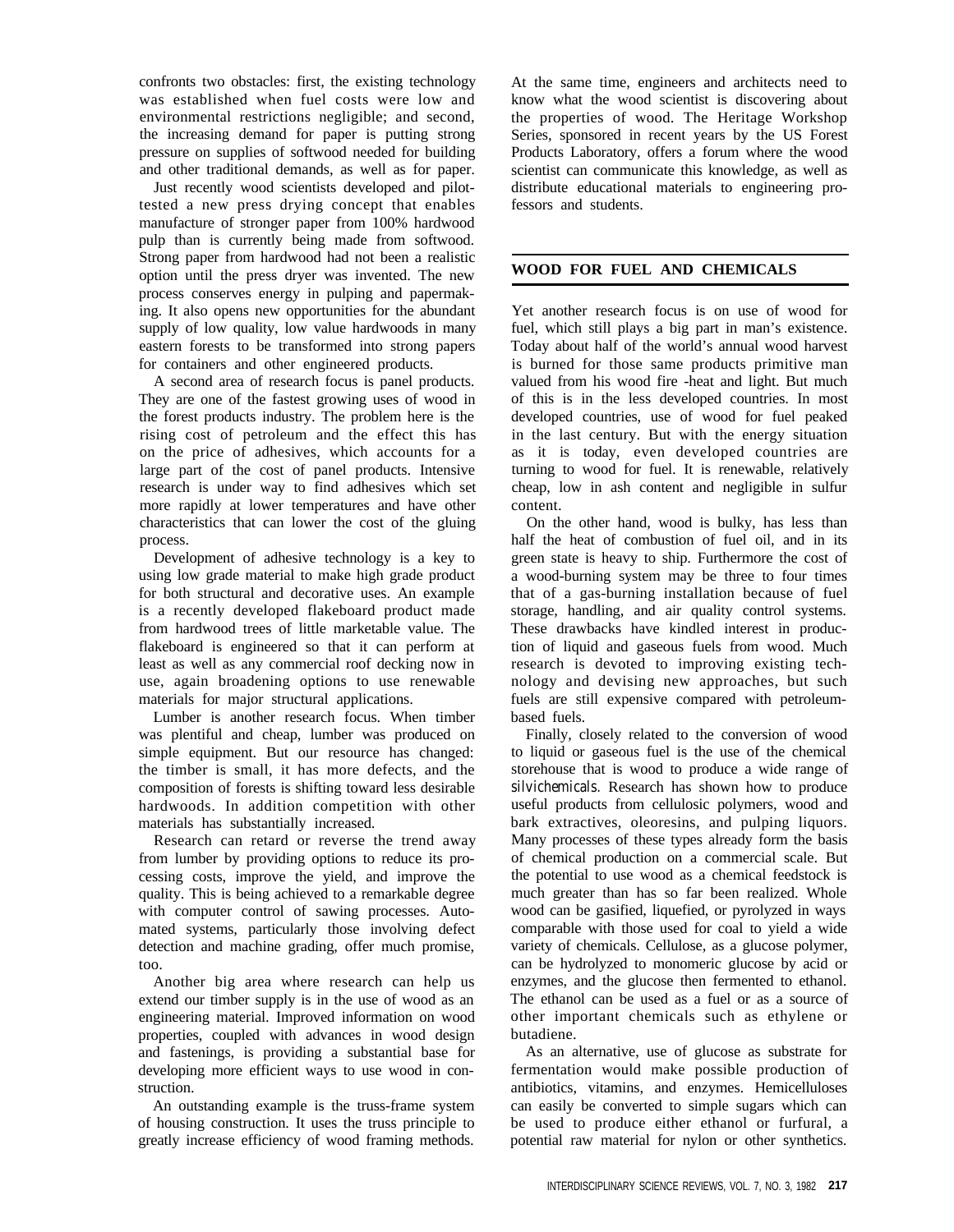

**Figure 7.** Bending the rim of a grand piano, using as many as 22 continuous layers of selected eastern rock maple wood, is the method used over the last hundred years by a famous firm of piano makers. (Courtesy Steinway and Sons, New York.)

Lignin can be pyrolyzed, hydrogenated, and hydrolyzed to yield phenols, which can be further processed to benzene. Once the technology and economics are feasible, future plants will manufacture a variety of these very significant chemicals from wood, now derived from petroleum or other resources.

I believe that the greatest contribution of wood to our energy budget may be an indirect one, achieved by using wood in place of energy intensive materials.<sup>12,13</sup> Most forest products are made with small requirements for fossil fuels as compared with substitutes. It takes about 0.2 ton of coal (energy equivalent) to process a ton of wood. A ton of aluminum, by contrast, requires about 10 tons of coal. Steel requires 2 tons and plastics about 6 tons of coal.

If wood as a material and as a fuel is to help free us from fossil-fuel dependency, then research and development to reduce costs of harvesting, transportation, processing, storage, and conversion must move full-steam ahead. Harvesting systems and techniques that can improve operating efficiency in small

timber, in salvage operations, and on steep terrain, are essential keys to improving utilization.

## **WOOD FOR EVERY AGE**

Opportunities like these and others for more effectively managing and using our wood resource are as numerous as the uses of wood itself. And if we are running toward the goal of supplying the greatest good for the greatest number of people for the longest time, wood, as a resource for materials and energy, matches all running mates. We are betting on the wood scientist, along with the engineer, the forester, and the architect, to enable wood to contribute substantially to the materials we need and the energy to use them. And though I believe a major role of wood in the world's economy still lies in the future, the Age of Wood is both a time-to-come and a past era. The Age of Wood was, is, and will be Every Age.

#### **LITERATURE CITED**

- 1. Holy Bible, Genesis. 1:12. Revised Standard Version.
- 2. W. H. Auden, Woods, in Bucolics. Selected Poetry of W. H. Auden, pp. 145-146 Modern Library, New York (1958).
- 3. Chemical Technology: An Encyclopedia Treatment, Vol. VI, pp. 275-277. Barnes and Noble, New York (1973).
- 4. Encyclopaedia Britannica Macropaedia, 15th Ed. Vol. 16, p. 373. Encyclopaedia Britannica (1974).
- 5. E. Glesinger, Forests and the limits of growth. Presented at the 3rd Annual Complete Tree Institute Lecture, University of Maine (1977).
- 6. D. Hair, Historical forestry statistics of the United States. USDA Forest Service Station Bulletin No. 228  $(1958).$
- 7. J. A. Hall, Forest products research then, now, and future. Presented at the Annual Convention of the Concatenated Order of Hoo Hoo, Minneapolis, Minnesota  $(1953)$
- 8. The International Book of Wood, Simon and Schuster, New York (1976).
- 9. McGraw-Hill: Encyclopedia of Science and Technology, Vol. 5, p. 265. McGraw-Hill, New York (1977).
- 10. L. Mumford, Technics and Civilization, Harcourt, Brace and World, Inc., New York and Burlingame (1963).
- 11. C. Nelson, History of the US Forest Products Laboratory (1910-1963). Forest Products Laboratory Forest Service, US Department of Agriculture (1971).